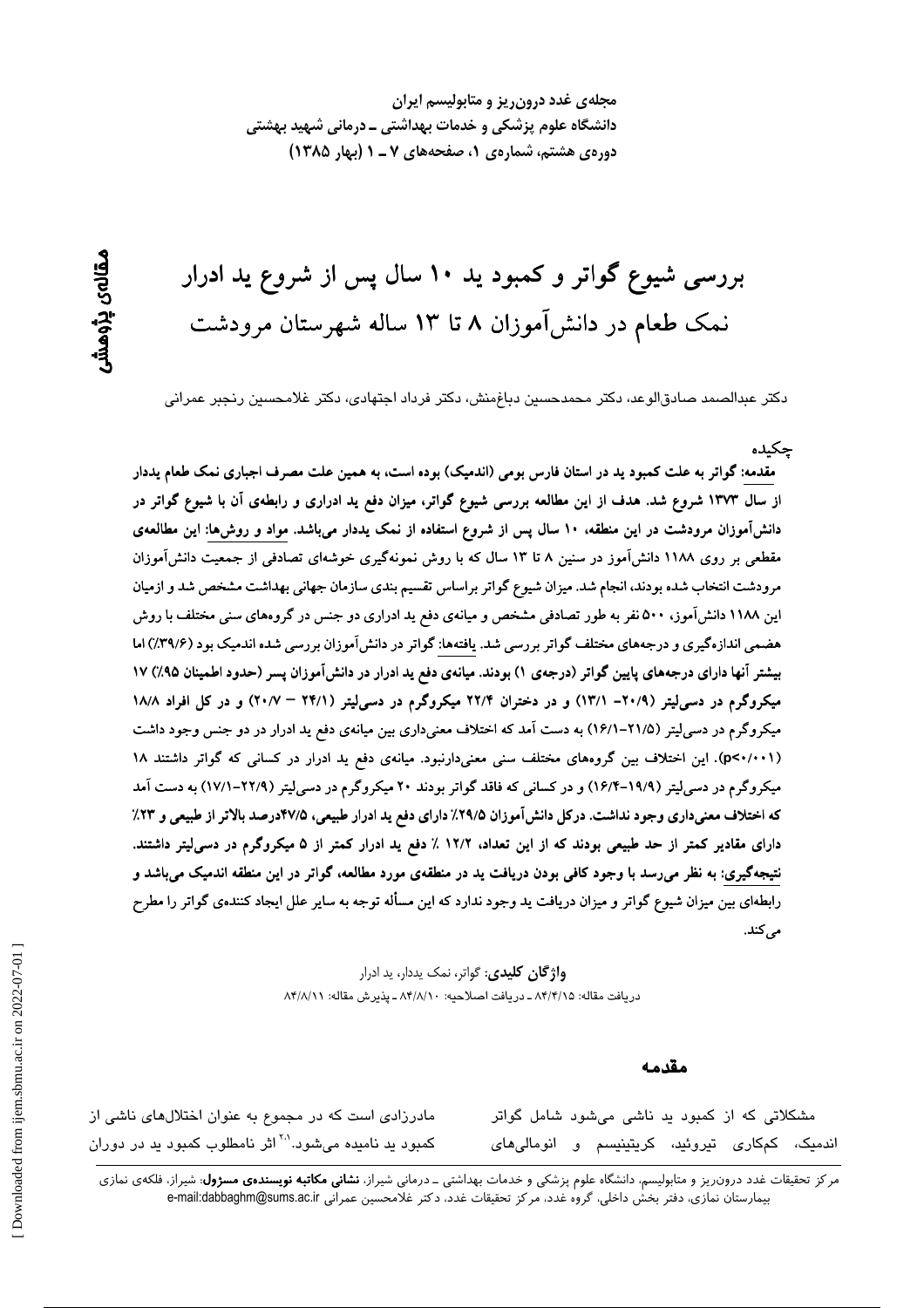جنینی و در طول حیات فرد دیده میشود. کمبود ید<sup>ا</sup> یکی از علل مهم و قابل پیشگیری است که موجب اشکال در تکامل فکری می شود.<sup>۴-۳</sup> برطرف کردن این مشکل به عنوان یک اولویت توسط سازمان جهانی بهداشت معرفی شده است و ید دار کردن نمک طعام به عنوان یک راهکار اصلی، برای جلوگیری و درمان این مشکل پیشنهاد شده است.<sup>۵،۲</sup>

از نشانههای موفقیت افزودن ید، اثر مثبت در ازدیاد دفع ید ادرار که به سرعت دیده میشود و کاهش شیوع گواتر میباشد که در طولانی مدت مشاهده میشود که پژوهشگران زمان لازم برای آن را چند ماه تا چند سال ذکر میکنند. با درمان مناسب ید، وضعیت کارکرد تیروئید بهبود مییابد و شیوع گواتر با درمان موفقیتآمیز رابطهی معکوس دارد. ُ کمبود پد به عنوان یک مشکل بهداشتی ـ درمانی در ایران مطرح شده و سیاستگذاری خاصی برای حذف این مشکل از سالهای پیش شروع شده است به طوری که با تشکیل کمیتهای در سال ۱۳۶۸ راهکارهای مشخصی به صورت اضافه کردن ید به نمک طعام مطرح شد و توزیع اجباری نمک ید دار از سال ۱۳۷۳ شروع شد.<sup>۷</sup> این پژوهش با هدف تعیین میزان شیوع گواتر و وضعیت دریافت ید ۱۰ سال بعد از شروع افزودن بد به نمک طعام در دانشآموزان ۱۳-۸ سال مرودشت انجام گرفت.

# مواد و روشها

این بررسی یک مطالعهی مقطعی ـ توصیفی است که بر روی دانشآموزان ۱۳-۸ سال در شهرستان مرودشت واقع در ۵۰ کیلومتری شیراز (مرکز استان فارس)، انجام شد. تعداد ۴۰ خوشه به روش چند مرحلهای تصادفی متناسب با اندازهی جمعیت مورد مطالعه از مدارس ابتدایی دخترانه و پسرانه مشخص و در نهایت ۱۱۸۸ (۵۹۰ نفر پسر و ۵۹۸ دختر) انتخاب شدند. معاینهی بالینی تیروئید توسط یکی از اعضای هیأت علمی دانشگاه علوم پزشکی شیراز (فوق تخصص غدد) انجام شد. بر اساس معیارهای سازمان جهانی بهداشت که در آن تیروئیدی که دیده نیست و قابل لمس نمیباشد به عنوان گواتر درجهی صفر، تیروئیدی که قابل لمس است و دیده نمیشود گواتر درجهی یک و تیروئید قابل لمس و قابل رویت به عنوان گواتر درجهی دو مشخص،<sup>۲</sup> معاینهی بالینی همراه با اطلاعات دموگرافیک در پرسشنامهها ثبت و شیوع کلی گواتر تعیین شد. نمونه*ی* ادرار ابتدای صبح از دانش آموزان تهیه و به سرعت در ۲۰- درجهی سانتیگراد

i- Iodin Deficency Disorder

نگهداری شدند. اندازهگیری ید ادرار همچنان که توسط يونيسف و ICCIDD" توصيه شده به روش هضم" توسط اسپدکلریدریک انجام گرفت<sup>.۲</sup> بر اساس توصیه*ی* سازمان جهانی بهداشت ید دفعی ادرار بیشتر از ۳۰میکروگرم در دسی لیتر به عنوان دریافت بسیار بیش از حد طبیعی، بین ۲۰ تا ۲۹/۹ میکروگرم در دسیلیتر به عنوان دریافت بیش از حدطبیعی، مقادیر ۱۰ تا ۱۹/۹ میکروگرم در در دسیلیتر به عنوان وضعیت بدون کمبود ید، بین ۵ تا ۹/۹ میکروگرم در دسی لیتر کمبود ید خفیف و بین ۲ تا ۴/۹ میکروگرم در دسی!پتر کمبود پد متوسط و کمتر از ۲ میکروگرم در دسی لیتر به عنوان کمبود شدید ید در نظر گرفته شد. در ضمن ذکر شده که در صورت دریافت مناسب ید نباید در بیش از ٢٠٪ نمونههای گرفته شده از جمعیت ید ادراری کمتر از ۵ میکروگرم در دسی!یتر داشته باشند.<sup>۲۸</sup> میزان شیوع گواتر و درجات مختلف آن در دختران و پسران و همچنین در گروههای مختلف سنی تعیین و میانهی دفع ید ادراری در هر دو جنس و گروههای مختلف سنی محاسبه شد. سپس وضعیت دفع پد ادراری در دختران و پسران و در كل جمعيت مشخص شده، با استفاده از آزمون من ويتني و کروکسال ــ والیس بررسی مقادیر ید ادراری بین دو جنس، درجههای مختلف گواتر و همچنین اختلاف آن در گروههای مختلف سنی به دست آمد. تحلیل دادهها با استفاده از نرمافزار SPSS نسخهی ۱۱ انجام و مقادیر p<۰/۰۵ معنیدار تلقى شد.

## بافتهها

جمعیت مورد مطالعه شامل ۱۱۸۸ دانشآموز سنین ۸ تا ۱۳ سال بودند که ۵۹۰ نفر آنان پسر و ۵۹۸ نفر دختران بودند. میزان شیوع گواتر در کل جمعیت مورد مطالعه ۳۹/۶٪ بود که ۳۷٪ آن را گواتر درجهی ۱ و ۲/۶٪ را گواتر درجهی ۲ تشکیل میدادند. در پسران میزان شیوع گواتر ۳۹٪ بود که ۳۶/۳٪ آن گواتر درجهی ۱ و ۲/۷٪ گواتر درجهی ۲ بود. در دختران نیز شیوع گواتر ۴۰/۱٪ بود که ۳۷/۶٪ آن گواتر درجهی ۱ و ۲/۵٪ گواتر درجهی ۲ بود مقادیر شیوع گواتر

ii- International Council for Controls of Iodin Deficency Disorder iii-Digestion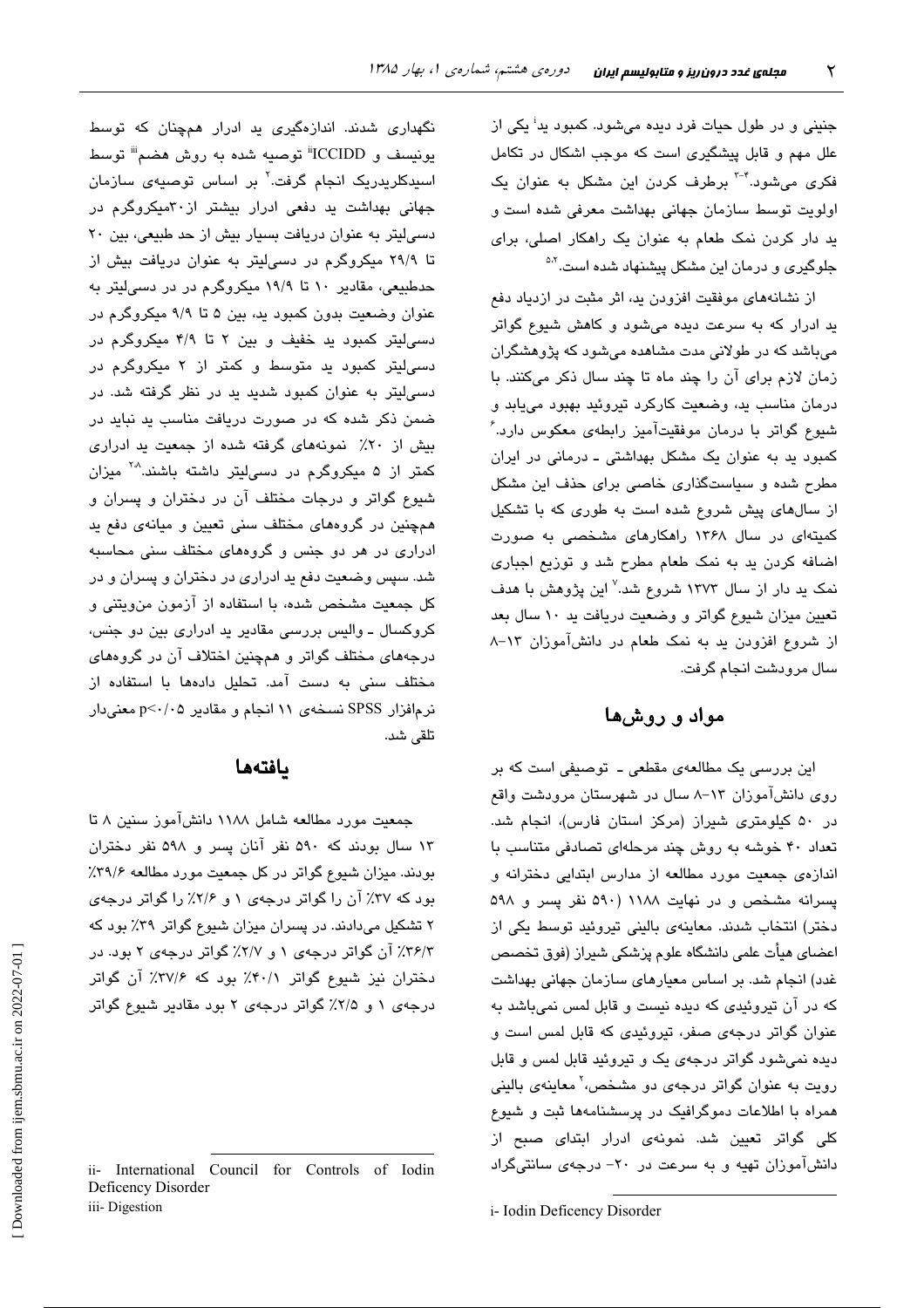| سن             | تعداد                           | گواتر درجه صفر(٪)               | گواتر درجه ۱ (٪)                            | گواتر درجه ۲ (٪)                   |
|----------------|---------------------------------|---------------------------------|---------------------------------------------|------------------------------------|
| ٨              | $\mathbf{y}$ .                  | 50                              | $\tau\tau/\Delta$                           | $Y/\Delta$                         |
| ٩              | 199                             | $\mathcal{F}\backslash/\Lambda$ | $\tau\tau/\nu$                              | $\tau/\vartriangle$                |
| $\mathcal{N}$  | $\mathsf{Y}\cdot\cdot$          | $\Delta \mathfrak{r}/\Delta$    | $\mathbf{y}$                                | $\tau/\Delta$                      |
| $\setminus$    | ۱۹۹                             | $\Delta V/\Upsilon$             | $\mathfrak{r} \cdot / \mathfrak{r}$         | $Y/\Delta$                         |
| $\lambda$      | 195                             | 51/1                            | $\mathbf{Y} \mathbf{F} / \mathbf{Y}$        | $\frac{1}{2}$                      |
| $\lambda \tau$ | 19V                             | 54/9                            | ٣۶                                          | $\frac{1}{2}$                      |
| کل ۸ تا ۱۳ سال | $\lambda\lambda\lambda$         | $\mathfrak{F}\cdot\mathfrak{f}$ | $\tau v$                                    | $\frac{1}{2}$                      |
| پسران          |                                 |                                 |                                             |                                    |
| ٨              | $\mathcal{N}$ .                 | $\mathcal{F}\setminus$          | ۳۶                                          | $\mathbf{\breve{v}}$               |
| ٩              | ۹۴                              | $\Delta$ 9/۶                    | $\mathbf{Y}$ $\mathbf{Y}$                   | $\mathbf{r}/\mathbf{r}$            |
| $\mathcal{L}$  | $\cdots$                        | $\Delta f$                      | ۴۲                                          | ۴                                  |
| $\lambda$      | ۹۹                              | 55/5                            | $\Gamma \Delta / \Upsilon$                  | $\lambda$                          |
| $\lambda$      | ۹۸                              | 55/7                            | $\tau\tau/\nu$                              | $\mathbf{r}/\mathbf{v}$            |
| $\mathcal{N}$  | ۹۹                              | 50/V                            | $\tau\tau/\tau$                             | $\lambda$                          |
| کل پسران       | $\mathsf{Q} \mathsf{Q} \cdot$   | ۶١                              | $\mathbf{Y}\mathbf{\mathcal{F}}/\mathbf{Y}$ | Y/Y                                |
| دختران         |                                 |                                 |                                             |                                    |
| ٨              | $\mathcal{N}$ .                 | ۶۹                              | ۲۹                                          | $\mathsf{r}$                       |
| ٩              | $\mathcal{L} \cdot \mathcal{L}$ | 54/1                            | $\tau\tau/\tau$                             | $Y$ <sup><math>\gamma</math></sup> |
| $\mathcal{L}$  | $\cdots$                        | $\Delta\Delta$                  | ۴۲                                          | $\mathbf{\breve{v}}$               |
| $\setminus$    | $\cdots$                        | ۵١                              | ۴۵                                          | $\mathbf{\check{r}}$               |
| $\lambda$      | ۹۵                              | $\epsilon$                      | TV/9                                        | $\mathsf{Y}/\mathsf{Y}$            |
| ۱۳             | ٩Λ                              | 5.17                            | $\tau\Lambda/\Lambda$                       | $\lambda$                          |
| کل دختران      | ۵۹۸                             | QQ/9                            | $\tau v / \epsilon$                         | $\frac{1}{2}$                      |

جدول ۱– میزان شیوع گواتر در دانشآموزان ۸ تا ۱۳ سال شهرستان مرودشت

در هر گروه سنی به تفکیک جنس در جدول یک مشخص شده است. اختلاف معنی داری بین شیوع گواتر در دختران و پسران در هر گروه سنی و همچنین در کل جمعیت بین دو جنس وجود نداشت. میانهی دفع ید در کل دانشآموزان مورد بررسی (حدود اطمینان ۹۵٪)، ۱۸/۸ (۲۱/۵–۱۶/۱) میکروگرم در دسی لیتر و میانهی آن در دختران ۲۲/۴ (۲۰/۷ - ۲۰/۷) میگروگرم در دسهالیتر و در گروه پسران ۱۷ (۲۰/۹–۱۳/۱) میکروگرم در دسی!یتر به دست آمد که اختلاف معنی داری از این لحاظ بین دو جنس وجود داشت (p<٠/٠٠١). در دختران ١٨/٢٪ دارای دفع پد ادراری کم (کمتر از ۱۰میکروگرم در دسیلیتر)، ۲۶/۷٪ دارای دفع ادراری ید طبیعی و ۵۱/۱٪ دارای دفع ید ادراری بیشتر از حد

طبیعی بودند. در پسران ۲۹/۱٪ دفع ید ادراری کم، ۳۳٪ دفع ید ادراری طبیعی و ۳۸/۷٪ دفع ید ادراری بیش از حد طبیعی داشتند. در مجموع، ۲۹/۵٪ دارای دفع ید ادراری نرمال، ۴۷/۵٪ دفع ید ادراری بیشتر از حد طبیعی و ۲۳٪ دفع ید ادراری کمتر از حد طبیعی داشتند که ۱۲/۲ ٪ دارای دفع ادراری کمتر از ۵ میکروگرم در دسهایتر و ۳/۱٪ دارای دفع ید ادراری بسیار پایینتر از حد طبیعی بودند، مقادیر دفع ید ادراری به تفکیک جنس و سن در کل جمعیت مورد مطالعه در جدول ۲ و ۳ ارایه شده است. میانهی دفع ید ادراری در آنهایی که مقادیر دفع ید ادراری آنها بیشتر از حدطبیعی بودند (۲۰μg/mL ≤)، در پسران ۲۸/۶ میکروگرم در دسی لیتر و در دختران ۳۰ میکروگرم در دسهالیتر به دست آمد که این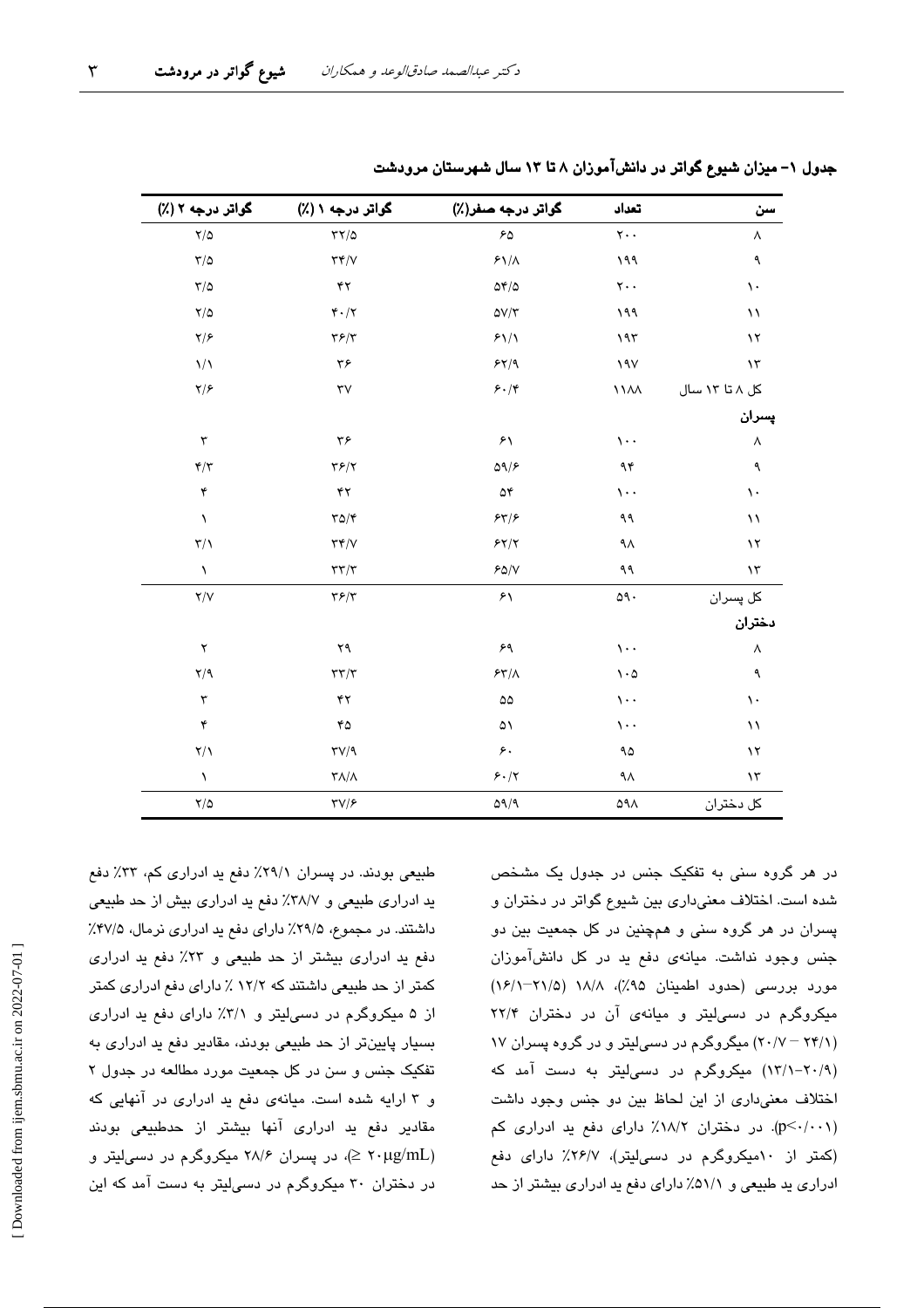|        | کمتر از ۲ | $\mathbf{Y}-\mathbf{Y}/\mathbf{Y}$ | $\Delta - 9/9$ | ۱۰ – ۱۹/۵ | $Y - Y = 19$ | ۳۰ و بالاتر |
|--------|-----------|------------------------------------|----------------|-----------|--------------|-------------|
| پسران  | 7.7/1     | $\frac{1}{2}$ $\frac{1}{4}$        | $7.1$ ۴/۳      | 7.57      | 7.5.7        | $X'$ $V/Y$  |
| دختران | 7.5/1     | ٧.٧                                | 7.1            | 7.59/     | 7.71/5       | XXAY        |

جدول ۲- شیوع دفع ید ادراری برحسب جنس در دانشآموزان ۱۳-۸ ید ادرار (میکروگرم در دسی لیتر)

جدول ۳– شیوع دفع ید ادراری برحسب سن در دانشآموزان ۱۳–۸ ید ادرار (میکروگرم در دسیلیتر)

| ۳۰ و بالاتر | $Y - Y = 19$ | $\frac{1}{2}$ | $0 - 9/9$                          | $Y-Y/9$                            | کمتر از ۲                   |             |
|-------------|--------------|---------------|------------------------------------|------------------------------------|-----------------------------|-------------|
| 7.51/1      | 7.88/2       | 7.59/8        | $2\lambda\sqrt{r}$                 | 7.15/N                             | $7.7/\lambda$               | ۸ سال       |
| 751/5       | $2\lambda x$ | 7.55/5        | 7.17/7                             | ??? – ??                           | 7.579                       | ۹ سال       |
| 7.77/9      | 7.78/7       | 7.777         | X'/Y                               | $\gamma$                           | 7.17                        | ۱۰ سال      |
| 7.77        | 7.78         | 7.78          | $\frac{1}{2}$ $\frac{1}{\sqrt{2}}$ | $\frac{1}{2}$ $\frac{1}{\sqrt{2}}$ | 7.7/8                       | ۱۱ سال      |
| 7.777       | $XX/\Lambda$ | 7.77/a        | ۵/۷٪                               | ۵٪                                 | $\frac{1}{2}$ $\frac{1}{2}$ | ۱۲ سال      |
| 7.57        | X            | $\frac{1}{2}$ | $7.17/\lambda$                     | 7.9/7                              | 7.77                        | ۱۳ سال      |
| 757/9       | 757/8        | 7.79/0        | $\lambda \cdot / \lambda$          | 7.9/1                              | 7.5/1                       | کل ۸–۱۳ سال |

جدول ۴ – میانه دفع ید ادرار بر حسب میکروگرم در دسیلیتر در گروههای سنی مختلف در دو جنس

| پسران ميانه (حدود اطمينان ۹۵٪)                                 | دختران ميانه (حدود اطمينان ۹۵٪) | کروہ سنی |
|----------------------------------------------------------------|---------------------------------|----------|
| $(117 - 7) 107$                                                | $(10/F-YF/F)Y.$                 | ۸ سال    |
| $(YY Y-YY/\epsilon)$                                           | $(YY Y-Y\Lambda/F)YF$           | ۹ سال    |
| $(17/1 - 71/9) 1V/0$                                           | $(YF/F-YQ/F)Y\cdot$             | ۱۰ سال   |
| $(11/V - YY/1)1V/F$                                            | $(1V/T - YQ/1) Y1/Y$            | ۱۱ سال   |
| $(YYY-YY)YY$                                                   | $(19/1 - Y9/9) YY$              | ۱۲ سال   |
| $(\lambda \cdot (\lambda - \lambda \lambda) \lambda \epsilon)$ | $(10/9 - Yf/1)Y.$               | ۱۳ سال   |

اختلاف معنیدار نبود. در آنهایی که دفع ید ادراری آنها کمتر از حد طبیعی بود، میانهی ید ادراری در پسران ۴/۹ میکروگرم در دسی لیتر و در دختران ۴/۴ میکروگرم در دسی لیتر به دست آمد که این اختلاف نیز معنیدار نبود. میانهی دفع ید ادراری در افراد ۸ ساله ۱۷/۶ میکروگرم در دسهایتر (۲۱/۳–۱۳/۹)، در افراد ۹ ساله ۲۰ میکروگرم در دسهایتر (۳۰/۴–۹/۶) و در افراد ۱۰ ساله ۱۹/۳ میکروگرم در دسهالیتر (۲۲/۴–۱۶/۲)، در افراد ۱۱ ساله ۱۸/۲ میکروگرم در دسهالیتر (۲۱/۹-۱۴/۵)، در دانشآموزان ۱۲ ساله ۲۱ میکروگرم در دسی!یتر (۲۳/۹–۱۸/۱) و در

دانشآموزان ۱۳ ساله ۱۸/۶ میکروگرم در دسمیلیتر (۲۲/۵– ۱۵) به دست آمد که اختلاف معنیداری در میانهی دفع پد ادراری بین گروههای سنی مختلف وجود نداشت. مقادیر میانهی دفع ید ادراری در گروههای مختلف سنی در هر دو جنس در جدول ۴ ارایه شده است که بین دو جنس در گروههای سنی مختلف نیز اختلاف معنی داری وجود نداشت. میانهی دفع ید ادراری در افرادی که گواتر داشتند، ۲۰ (۲۲/۹–۱۷/۱) میکروگرم در دستیلیتر و در افرادی که در معاینهی بالینی، دارای تیروئید طبیعی بودند، ۱۸ میکروگرم به دست آمد که اختلاف بين دو گروه معنىدار نبود.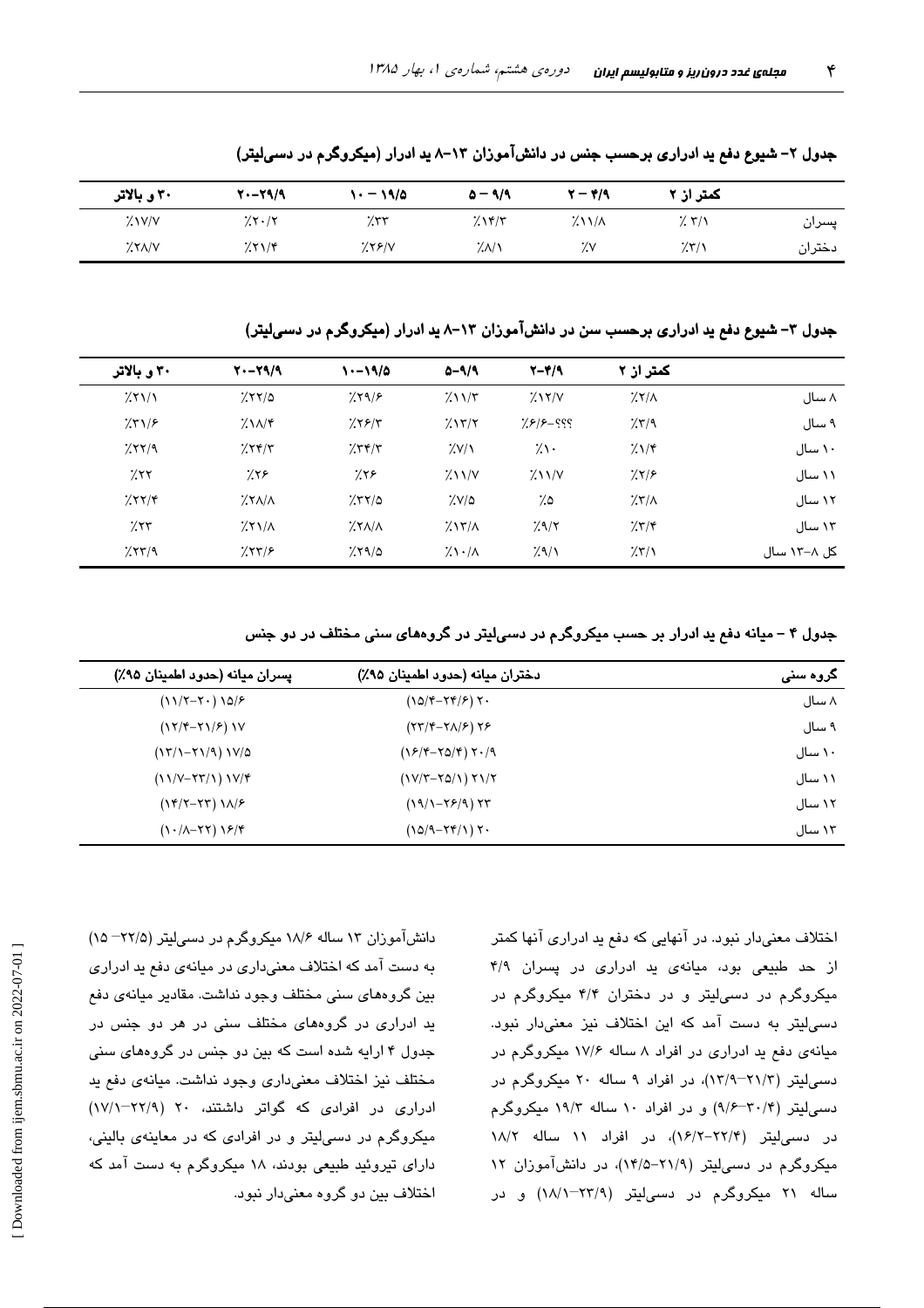دیده شد که امیدوار کننده است. با وجوداین طبق نظر سازمان جهانی بهداشت که شیوع گواتر کمتر از ۵٪ را به عنوان کنترل اختلالهای ناشی از کمبود ید پیشنهاد کرده، ٔ فاصلهی قابل توجهی تا این عدد در بررسی انجام شده وجود دارد و توجه به عللی که گواتر را در این منطقه اندمیک کرده است، حایز اهمیت است. برای بررسی سایر علل که ممکن است وجود درصد قابل توجهی از گواتر را در این منطقه توجیه کنند باید به مقادیر ید ادرار توجه کرد. در این مطالعه میانهی ید ادرار در کل جمعیت، ۱۸/۸ میکروگرم در دسی!یتر و در پسران ۱۷ میکروگرم در دسی!یتر و در دختران ۲۲/۴ میکروگرم در دسی لیتر به دست آمد که تمام مقادیر فوق، بیشتر از ۱۰ میکروگرم در دسی[لیتر است و فقط ١۴/٨٪ از پسران و ٩/١٪ از دختران و در كل ١٢/٢٪ داراى دفع ید ادراری کمتر از ۵ میکروگرم در دسهالیتر بودند که زیر ۲۰٪ میباشد و نشان دهندهی دریافت مناسب ید در جمعیت مورد مطالعه است. در این مطالعه شیوع گواتر بین دختران و پسران تفاوت معنیداری نداشت. در مطالعههای دیگر شیوع گواتر در دختران شایعتر از پسران بوده است.<sup>۲۲</sup>-<sup>۲۰</sup> و در بعضی از مطالعههای انجام شده هم تفاوت معنیداری بین دختران و پسران وجود نداشته است.<sup>۷٬۲۴</sup> در این مطالعه تفاوت بين ميانهي يد ادراري دو جنس وجود داشت اما در مطالعهی انجام شده در کل کشور در سال ۱۳۷۵ که در آن میانه ید ادراری در پسران ۳۰ میکروگرم در دسهالیتر و در دختران ۳۰ میکروگرم در دسیلیتر بود، تفاوت معنیداری بین دو گروه جنسی دیده نشد.<sup>۲۲</sup> همچنین در مطالعه*ی* دیگری در سال ۱۳۷۵ در استان فارس نیز دفع ید ادرای در پسران ۲۹/۵ میکروگرم در دسهایتر، در دختران ۳۰ میکروگرم در دسهایتر و در کل ۳۰ میکروگرم در دسهالیتر گزارش شده که در این مطالعه نیز تفاوت معنیداری بین دو جنس وجود نداشت.<sup>۱۸</sup> در مطالعهای دیگر که در کل کشور انجام شد، بعد از گذشت ۷ سال از شروع ید دار کردن نمک طعام، دفع ید ادراری ۲۰/۵ میکروگرم در دسهایتر بود که نزدیک به مطالعهی حاضر است در عین حال برخلاف این مطالعه، اختلاف معنیداری بین دختران و پسران از نظر میزان دفع ید ادراری وجود نداشت. در مطالعهٔ مذکور مقادیر دفع ید ادراری کمتر از ۵ میکروگرم در دسمیلیتر در تمام استانهای کشور کمتر از ۱۶٪ بود.<sup>۷</sup> نتایج این مطالعه و دیگر مطالعههای ذکر شده نشان دهندهی موفقیت افزودن ید به نمک طعام است و به نظر میرسد کمبود ید به عنوان علتی

## بحث

پیشرفتهای قابل توجهی برای کنترل اختلالهای ناشی از کمبود ید از طریق برنامهی استفاده از نمک ید دار انجام گرفته است. در ۸۴٪ از ۱۳۰ کشوری که درگیر اختلالهای ناشی از کمبود ید بودهاند، امروزه برنامههای مشخص وجود داشته یا قدمهای اولیه برای حل این مشکل برداشته شده است.<sup>۹</sup> اگرچه دسترسی به نمک ید دار به طور قابل توجهی در جهان افزایش یافته و در بسیاری از نقاط دنیا برنامهی کنترل این مشکل به عنوان یک اولویت اصلی مطرح شده است، ٔ برگشت دوبارهی گواتر و بروز مجدد این مشکل در بسیاری از نقاط دنیا دیده شده است.<sup>۱۳-۱۲</sup> حتی در کشورهای صنعتی مانند استرالیا که در سالهای گذشته سطح مناسب دریافت نمک ید دار در آنها گزارش شده، امروزه مواردی از بازگشت دوباره این مشکل دیده میشود" که ضرورت پیگیری و تداوم برنامهی افزودن ید و بررسی صحت انجام و ادامهی آن را نشان میدهد. در ایران نیز در بسیاری از نقاط، کمبود ید و گواتر از سالهای قبل به عنوان یک مسأله اندمیک بوده است. مطالعههای انجام شده در اواخر دههی ۵۰ شیوع گواتر را در منطقهی اردکان فارس بیش از ۵۰٪<sup>۱۵</sup> و مطالعهی سراسری کشور که در سال ۱۳۶۸ انجام گرفته شد، شیوع گواتر در استان فارس ۴۵-۴۰٪ گزارش شد که به ترتیب شیوع گواتر درجهی یک و درجهی دو در دختران ۸۵٪ و ۸٪ و در پسران ۸۲٪ و ۱٪ بود. ۲ در سال ۱۳۷۳ میزان شیوع گواتر در دانش آموزان دختر ۶ تا ۱۰ سال مدارس ابتدایی شیراز ۶۴٪<sup>۷۷</sup> و در مطالعهی دیگر که در دانشآموزان ۸ تا ۱۰ سال استان فارس در سال ۱۳۷۵ انجام گرفته شد، این شیوع در دختران ۶۹٪ و در پسران ۶۶٪ و در کل ۶۸٪ بود که ۶۱٪ آن گواتر درجهی یک و ۷٪ گواتر درجهی دو بود.<sup>۱۸</sup> در این مطالعه نیز شیوع گواتر در کل جمعیت نزدیک به ۴۰٪ و در پسران ۳۹٪ و در دختران ۴۰/۱٪ به دست آمد که نشاندهندهی موفقیتآمیز بودن طرح افزودن پد و در نتیجه کاهش شیوع گواتر است که هماهنگ با مطالعههای انجام شده در سالهای اخیر در سایر نقاط کشور میباشد.<sup>۱۹</sup> از معیارهای بررسی تأثیر افزودن ید به .<br>نمک که توسط سازمان جهانی بهداشت، یونیسف و ICCIDD ارایه شده، میتوان کاهش شیوع گواتر، دسترسی مناسب به نمک پددار، دفع يد ادرارى قابل قبول و TSH نوزادان میباشد،<sup>۲۰</sup> کاهش در شیوع گواتر در این مطالعه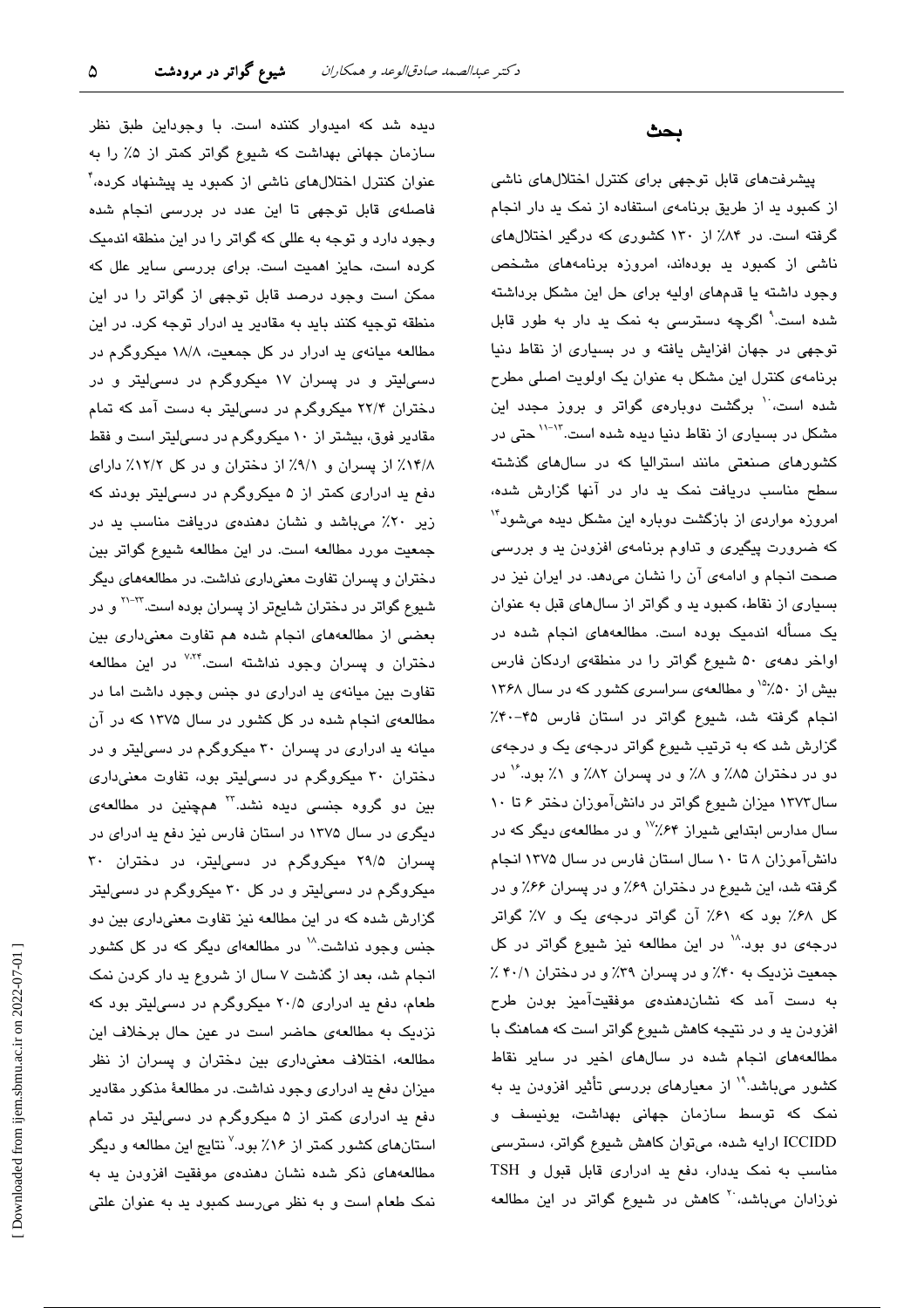سن و میزان ید مصرفی<sup>۲۹</sup> نیز مطرح شده است. شیوع تیروئیدیت اتوایمیون در دختران هندی مبتلا به گواتر، پس از فزودن ید به نمک طعام ۷/۲٪ گزارش شده است.<sup>۳۰</sup> در مطالعههای دیگری که درآلمان انجام شده بعد از افزودن بد به نمک، میزان شیوع موارد تیروئیدت اتوابمیون در بچهها و نوجوانان ۳/۴٪ گزارش شده است<sup>71</sup> که توجه به این مسأله برای توجیه باقی ماندن شیوع گواتر در درصد قابل توجهی از افراد حایز اهمیت است، اما سایر علل مانند وجود مواد گواترزا<sup>۳۲-۲۲</sup> کمبود سلنیوم،<sup>۳۴</sup> آهن<sup>۳</sup> و ویتامین <sup>۳۶</sup>۸ نیز دارای اهمیت بوده، لازم به بررسی است.

در مجموع به نظر می رسد گواتر در منطقهی مورد بررسی، اندمیک بوده است و حداقل در گروهی از افراد که در سالهای گذشته مقادیر کافی بد دریافت نکرده بودند، مدتی طول خواهد کشید تا وضعیت تیروئید به حالت عادی برگردد اما توجه به سایر عوامل ایجاد گواتر نیز ضروری است.

## **References**

- 1. Hetzel BS. Progress in the prevalence and control of iodine deficiency disorder. Lancet: 1987, 1:266
- $2^{\circ}$ World Health Organization, United Nations Chidren's Fund, and International council for control of lodine Deficiency Disorders Indicators for assessing iodine deficiency disorders and their control through salt iodization. Geneva: world Health Organization, 1994. (WHO/NUT 94.6)
- DeLong GR, Leslie PW, Wang SH, Jiang XM, Zhang  $\mathcal{R}$ ML, Rakeman M, et al. Effect on infant mortality of iodination of irrigation water in a severely iodinedeficient area of China. Lancet 1997; 350: 771-3.
- $\mathbf 4$ Delange F. Iodine deficiency as a cause of brain damage. Postgrad Med J 2001; 77: 217-20.
- Report of the UNICEF WHO Joint Committee on  $5<sub>1</sub>$ Health. Policy on its special session. Geneva Switzerland: world health organization: January 27-25, 1994
- Delange F, de Benoist B, Pretell E, Dunn JT. Iodine  $6<sub>1</sub>$ deficiency in the world: where do we stand at the turn of the century? Thyroid 2001; 11: 437-47.
- Azizi F, Sheikhoieslam R, Hedayati, Mirmiran P,  $7.$ Malekafzali H, Kimiager M, et al. sustainable control of iodine deficiency in Iran: beneficial results of the implementation of the mandatory law on salt iodization. J Endocrionol invest 2002; 25: 409-413.
- International Council or Control of lodine Deficiency 8 Disorders indicators for assessing IDD status IDD Newsletter August 1999 15;33-38. Available as www. People.Virginia.edu/%Ejtd /Iccidd/newsletter aug 1999. htm (accessed Aug 2003).

برای اندمیک بودن گواتر در منطقهی مورد بررسی و کل کشور مطرح نباشد و با توجه به اینکه اغلب افراد مورد مطالعه از ابتدای زندگی دریافت مناسب ید داشتهاند، وجود گواتر حتی در درجات پایین قابل توجه و در نظر گرفتن سایر علل گواتر در منطقهی مورد بررسی ضروری است. به نظر میرسد اگرچه میزان شیوع گواتر کاهش یافته اما همچنان درصد قابل توجهی از افراد با این مشکل مواجه و با وجود دریافت مناسب ید در جمعیت مورد مطالعه عوامل دیگری را که میتوانند توجیه کنندهی این مسأله باشند باید درنظر گرفت. البته اختلاف در نتايج مطالعههاى مختلف می تواند تا حدودی به علت وجود اختلاف در معاینهکنندگان در مقالات مختلف باشد. شايعترين علت گواتر جوانان در مناطقی که دریافت مناسب بد وجود دارد، اتوابمبونیتی تیروئید ذکر شده<sup>۲۵</sup> که علت ایجاد این مشکل به طور دقیق معلوم نست. به نظر میرسد ژنتیک در بروز بیماریهای اتوابمیون تیروئید نقش مهمی داشته باشد،<sup>۲۶</sup> اما عوامل محیطی مانند استرس،<sup>۲۷</sup> عفونت، مصرف سیگار،<sup>۲۸</sup> افزایش

- WHO/UNICEF/ICCIDD.  $\mathbf{Q}$ Assessment  $\alpha$ f iodine deficiency disorders and monitoring their elimination. WHO/NHD/01.1. Geneva: World Health Organization, 2001
- 10. Hetzel BS. Eliminating iodine deficiency disorders--the role of the International Council in the global partnership. Bull World Health Organ 2002; 80: 410-3
- 11. Current IDD Status Database. International Council for the Control of lodine Deficiency Disorders Website. Internet: http://www. iccidd. org (accessed 12 August  $2003$ ).
- 12. Markou KB, Georgopoulos NA, Makri M, Anastasiou E, Vlasopoulou B, Lazarou N, et al. Iodine deficiency in Azerbaijan after the discontinuation of an iodine prophylaxis program: reassessment of iodine intake and goiter prevalence in schoolchildren. Thyroid 2001; 11:  $1141 - 6$
- 13. Dunn JT. Complacency: the most dangerous enemy in the war against iodine deficiency. Thyroid 2000; 10: 681-3
- 14. Li M, Ma G, Boyages SC, Eastman CJ. Re-emergence of iodine deficiency in Australia. Asia Pac J Clin Nutr 2001; 10: 200-3.
- 15. Shahmanesh M. Nader K. Sadeghi-Hassanabadi A. et al. Serum thyroxine, triiodothyronine and thyroid stimulating hormone in endemic goiter in southern Iran. Iran J Med Sci, 1979: 10:53-59
- 16. Azizi F, Kimiagar M.Nafarabadi M, et al. current Status of iodine deficiency disorders in the Islamic Republic of Iran. EMR health Serv J 1990; 8:23-27.

١٧. ستودهمرام اسفنديار، روانشاد شهناز. بررسی میزان شیوع

گواتر در دختران دانشآموز ۱۰-۶ سالهی شهر شیراز در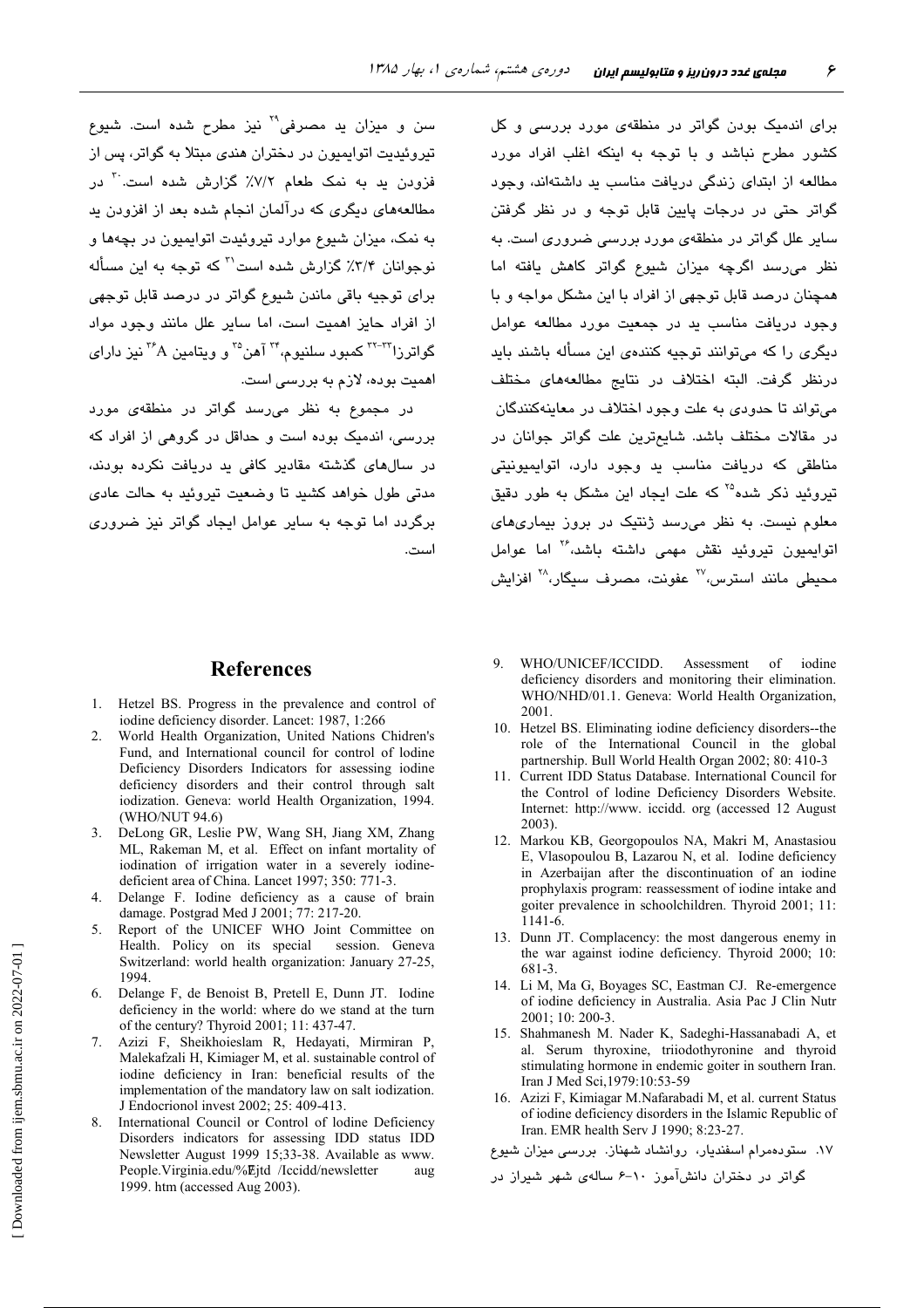سال ۱۳۷۳، مجلهی دانشگاه علوم پزشکی کرمان ۱۳۷۷، سال ۵، شمار دی ۳، صفحات ۱۲۸ تا ۱۳۳.

- ١٨. عزیزی فریدون، شیخالاسلام ربابه، هدایتی مهدی، میرمیران پروین، مهدوی علیرضا. پایش شیوع گواتر و میزان ید ادرار در دانشآموزان ۸ تا ۱۰ سالهی استان فارس در سال ۱۳۷۵ مجلهی غدد درون ریز و متابولیسم ایران، ۱۳۸۰. سال ۳، شمارهی ۱، صفحات ۳۷ تا ۴۲.
- ١٩. مظفری خسروی حسن، دهقاتی علی، افخمی محمد. مطالعهی شیوع گواتر و میزان ید ادرار در دانشآموزان ۶ تا ۱۱ سالهی استان یزد در سال ۱۳۸۰ ده سال بعد از شروع طرح نمک یددار مجلهی غدد درون ریز و متابولیسم ایران ١٣٨٢. سال ۵، شمارهی ۴، صفحات ۲۹۱ تا ۲۸۳.
- 20. WHO. Assessment and monitoring of odine deficiency disorders in countries of the eastern Mediterranean Region, Report of symposium workshop. Tehran, Iran, 1999
- ۲۱. سنوده مرام اسفندیار، پاپی امیدعلی، روانشاد شهناز، صادقی حسنآبادی علی. بررسی میزان شیوع گواتر در دانشآموزان ١٠-۶ سالهى شهر خرمآباد لرستان، ١٣٧٣، مجلهی دانشگاه علومپزشکی کرمان ۱۳۷۷. دوره*ی* ۵، شمارهى ٣. صفحات ١۴٢ تا ١۴٧.
- 22. WHO/UNICEF/ICCIDD, Global prevalence of iodine deficiency disorder, 1993: 17-8.
- ٢٣. عزیزی فریدون، شیخالاسلام ریابه، هدایتی مهدی، میرمیران پروین، ملکافضلی حسین، کیمیاگر سید مسعود و همکاران، پایش شیوع گواتر و میزان ید ادرار در دانشآموزان ۸ تا۱۰ سالهی کشور در سال ۱۳۷۵ طب و تزکیه ۱۳۸۰. شمارهی ۴ صفحات ۴۴ تا ۵۱.
- ٢٤. عزیزی فریدون، شیخالسلام ربابه، هدایتی مهدی، میرمیران پروین، پایش شیوع گواتر و میزان بد ادرار در دانشآموزان هشت تا ده سالهی استان تهران در سال ۱۳۷۵. پژوهش در

یزشکی ۱۳۸۰ سال ۲۵ شمارهی ۲. صفحات ۲۵ تا ۲۹.

25. Braverman LE. Iodine induced thyroid disease. Acta Med Austriaca 1990; 17 Suppl 1: 29-33.

- 26. Schleusener H, Bogner U, Peters H, Kotulla P, Schmieg The relevance of genetic D, Gruters A, et al. susceptibility in Graves' disease and immune thyroiditis. Exp Clin Endocrinol 1991; 97: 127-32.
- 27. Glaser R, Kiecolt-Glaser JK. Handbook of human stress and immunity. San Diego. Academic press, 1994.
- 28. Holt PG. Immune and inflammatory function in cigarette smokers. Thorax 1987: 42: 241-9.
- 29. Premawardhana LD, Parkes AB, Smyth PP, Wijeyaratne CN, Jayasinghe A, de Silva DG, et al. Increased prevalence of thyroglobulin antibodies in Sri Lankan schoolgirls--is iodine the cause? Eur J Endocrinol 2000; 143: 185-8.
- 30. Marwaha RK, Tandon N, Karak AK, Gupta N, Verma K, Kochupillai N. Hashimoto's thyroiditis: countrywide screening of goitrous healthy young girls in postiodization phase in India. J Clin Endocrinol Metab 2000; 85: 3798-3802.
- 31. Kabelitz M, Liesenkotter KP, Stach B, Willgerodt H, Stablein W, Singendonk W, et al. The prevalence of anti-thyroid peroxidase antibodies and autoimmune thyroiditis in children and adolescents in an iodine replete area. Eur J Endocrinol 2003; 148: 301-7.
- 32. Gaitan E, Cooksey RC, Lindsay R. Factors other than iodine deficiency in endemic goiter: goitrogens and<br>protein-calorie malnutrition. In:Dunn JT. Pretell EA.Daza CH, Viteri FE,eds. Towards the eradication goiter.  $\delta$ endemic cretinism and iodine deficiency.Geneva: Word Health Organization. 1986. (WHO scientific publication no.502.)
- 33. Thilly CH, Vanderpas JB, Bebe N, Ntambue K, Contempre B, Swennen B, et al. Iodine deficiency, other trace elements, and goitrogenic factors in the etiopathogeny of iodine deficiency disorders (IDD). Biol Trace Elem Res 1992; 32: 229-243.
- 34. Vanderpas JB, Contempre B, Duale NL, Goossens W, Bebe N, Thorpe R, et al. Iodine and selenium deficiency associated with cretinism in northern Zaire. Am J Clin Nutr 1990; 52: 1087-1093.
- 35. Zimmermann M, Adou P, Torresani T, Zeder C, Hurrell R. Persistence of goiter despite oral iodine supplementation in goitrous children with iron deficiency anemia in Cote d'Ivoire. Am J Clin Nutr 2000; 71: 88-93.
- 36. Wolde-Gebriel Z, West CE, Gebru H, Tadesse AS, Fisseha T, Gabre P, et al. Interrelationship between vitamin A, iodine and iron status in schoolchildren in Shoa Region, central Ethiopia. Br J Nutr 1993; 70: 593-607.